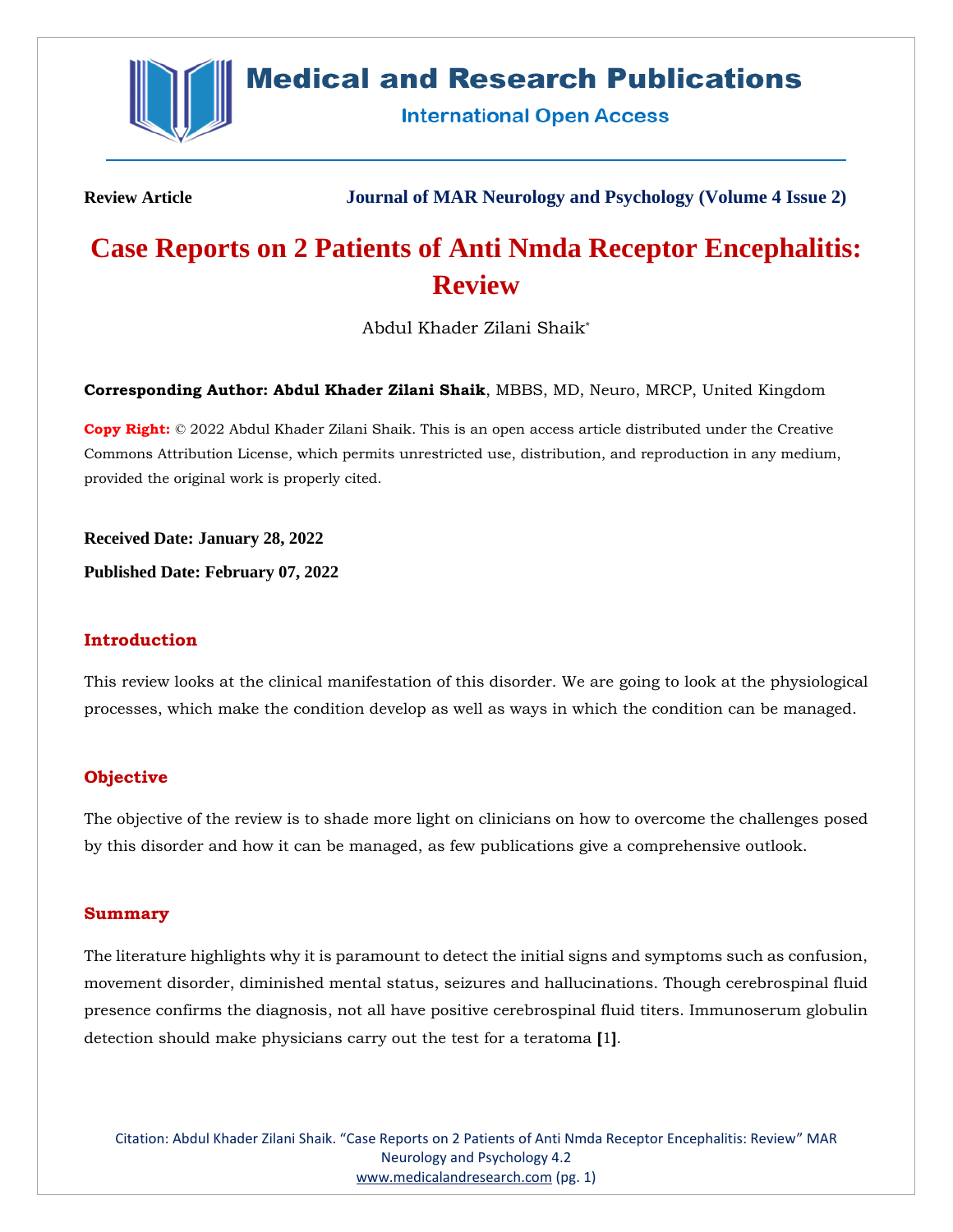This should be followed by the initial phase of treatment, which is immunosuppressant therapy. The second phase treatment with cyclophosphamide should begin if there is no improvement after ten days. Some complications such as lack of sleep, aggression and autonomic instability could arise **[**2**]**.

It takes time for a patient to be diagnosed and this can lead to severe syndromes such as coma and one has to be taken to the intensive care unit. When patients show mental issues they are medicated with antipsychotic drugs, which may cause movement disorder. If catatonia develops then the patients should be given benzodiazepine after every two hours. Physicians should also watch out for cases of malignant catatonia when patients don't respond. Its symptoms include fever, muteness and abrupt unresponsiveness **[**3**]**.

#### **Conclusion**

Clinicians of different specialties such as neurologists, immunologists and psychiatrists need to familiarize themselves with this disorder. It is only through a combined effort that a complete remission can materialize. The first progress of symptoms such as seizures altered mental status should always raise suspicions of this disorder and clinicians should come up with a rapid action plan. Patients who have also been confirmed should also be screened for tumors and if positive be placed under therapy.

**Keywords**: management, treatment and complication, anti-NMDA receptor

#### **Signs and Symptoms**

The clinical manifestations fluctuate and are sometimes easily misdiagnosed with viral encephalitis psychosis, thus, it is hard for psychiatrists, neurologists, and emergency physicians, as well as gynecologists and oncologists because of its close association with tumors. Identifying the characteristic features of anti-NMDAR encephalitis is crucial to diagnose exactly and to permit a more timely treatment. The signs of the disorder are graded in 8 sections.

a) Psychiatric and behavioral symptoms— nearly80% of patients start obvious psychiatric and behavioral signs such as anxiety, irritability, insomnia, paranoia, aggression, auditory or visual hallucinations, cognitive disorder, and psychosis. The frequency in younger patients is low compared to adults. The difference may be due to the situation that the behavioral symptoms are difficult to detect in young children because they are often overt with hyperactivity, irritability, or temper tantrums. The solitary symptoms are delusional thinking, mood swings, and aggression **[**4**]**.

b) Seizures—around 70% of anti-NMDAR cases present with seizures in males. Seizures are mainly partial, in females, generalized seizures occur often. Seizures are more frequent to act as the first symptom in adult male patients than in adult females. In children and adolescents, seizures are mainly

Citation: Abdul Khader Zilani Shaik. "Case Reports on 2 Patients of Anti Nmda Receptor Encephalitis: Review." MAR Neurology and Psychology 4.2 [www.medicalandresearch.com](http://www.medicalandresearch.com/) (pg. 2)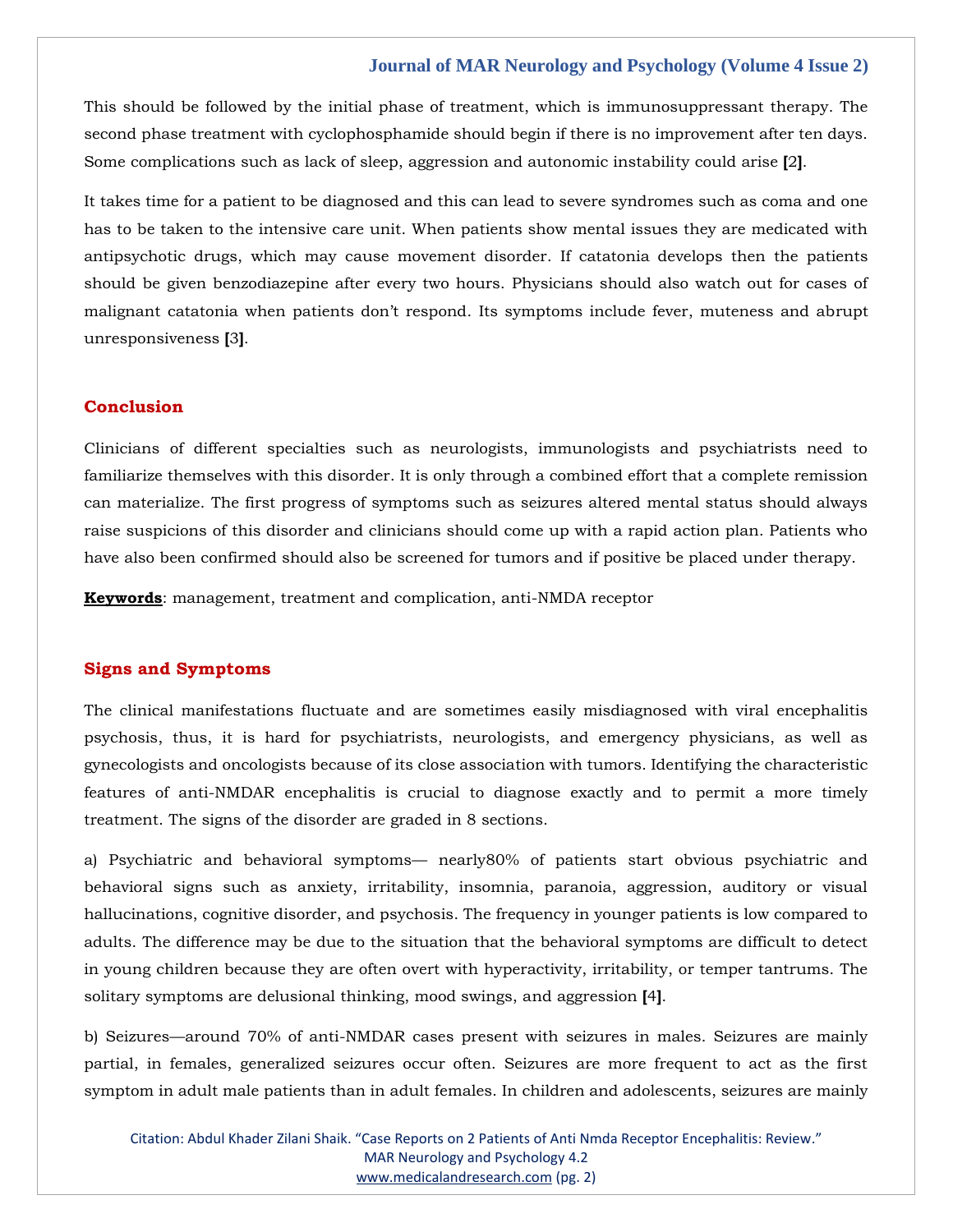partial motor or complex seizures. Even, anti-NMDAR encephalitis causes prolonged status epilepticus, which carries a poor forecast.

c) Motor dysfunctions—a broad range of abnormal movements are frequently seen, for example, orofacial dyskinesia, chorea, ballismus, athetosis, rigidity, stereotyped movements, myorhythmia, or opisthotonus. Movement disorders are more ordinary in children and normal signs such as hemiparesis or cerebellar ataxia are predominant in this age group Orofacial dyskinesias are the most frequent, including masticatory-like movements, grimacing, and forceful jaw opening and closing. Those symptoms outcome is in lip and tongue injuries or broken teeth **[**5**]**.

d) Memory dysfunction—short-term memory loss is frequent. However, it is mainly underestimated, because language dysfunctions and psychiatric problems interfere with the evaluation.

e) Speech disorders—language dysfunctions, including less verbal output or mutism, echolalia and mumbling.

f) The decrease in the level of consciousness. Such patients when asked about issues like what is the day or month will have difficulties and may take time to answer such basic questions.

g) Autonomic dysfunctions—the most recurrent manifestations of autonomic volatility are hyperthermia, cardiac dysrhythmias (tachycardia or bradycardia) hypersalivation, hypotension, hypertension, urinary incontinence, and sexual dysfunction. Those dysfunctions occur habitually in patients with anti-NMDAR encephalitis.

h) Central hypoventilation—about 70% of patients develop hypoventilation, and also 20% of the patients need intubation due to central hypoventilation. The symptom often happens when the patient becomes comatose, but it also materializes earlier when the level of consciousness is comparatively preserved.

#### **CSF Test, MRI, and EEG**

To make an accurate diagnosis, mainly in the beginning stage of anti-NMDAR encephalitis, rational assistant analysis is necessary. The traditional analysis of CSF test, MRI and EEG are important tools, which can be used to give more information on anti-NMDAR encephalitis **[**6**]**.

#### **Cerebrospinal fluid test**

Rare alterations in CSF can be identified in more than 90% of patients by use of this test. These abnormities may include mild to severe lymphocytic pleocytosis (90%), the lenient increase of protein mix (30%), and CSF-specific oligoclonal bands (60%) **[**7**]**. The required value of white blood cells (23/mm3) is seemingly low than those in the cases of viral etiologies. The protein level with a median of

Citation: Abdul Khader Zilani Shaik. "Case Reports on 2 Patients of Anti Nmda Receptor Encephalitis: Review." MAR Neurology and Psychology 4.2 [www.medicalandresearch.com](http://www.medicalandresearch.com/) (pg. 3)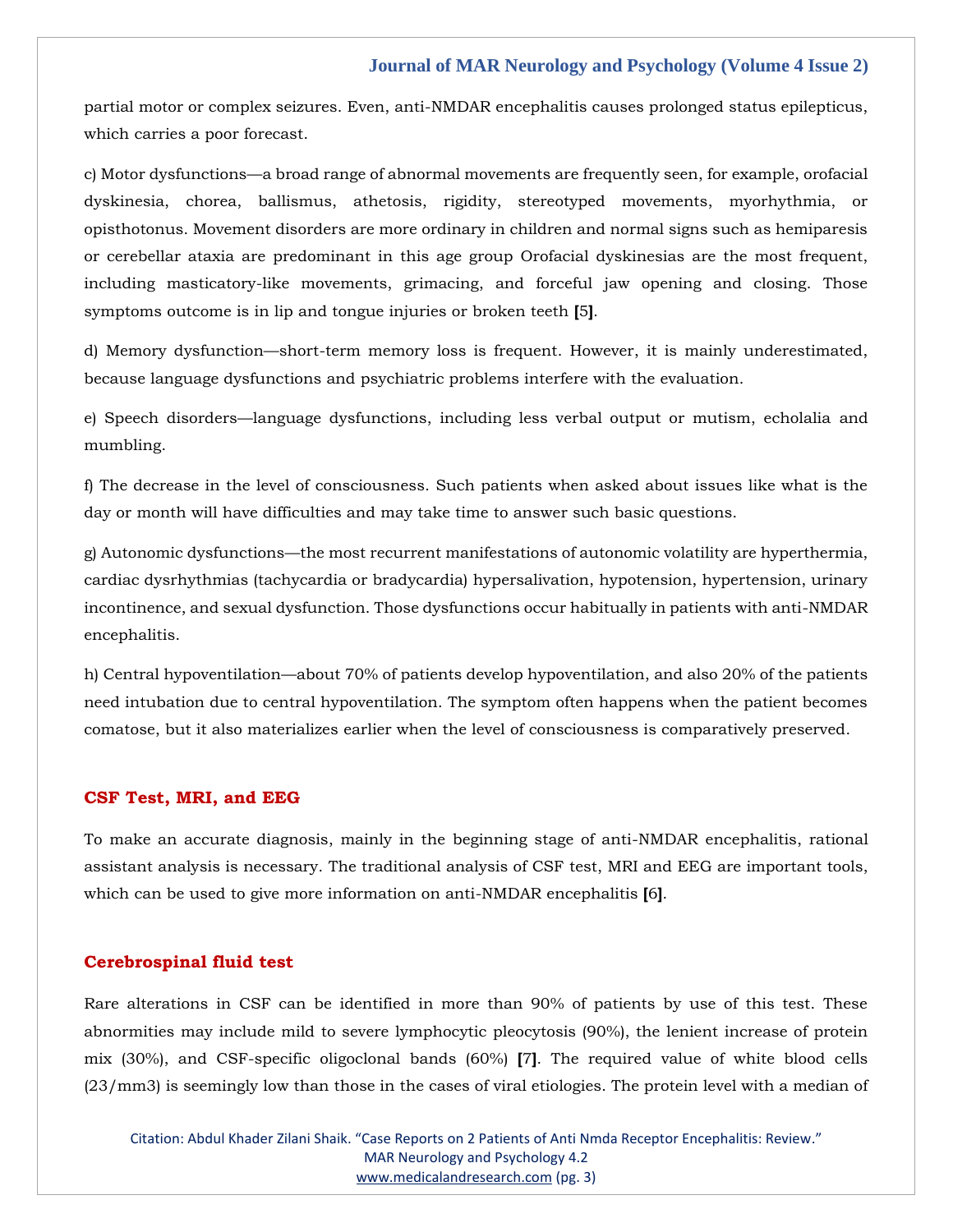24 mg/dl is also extremely low. The glucose value is generally within the normal range the oligoclonal bands. They can easily be found even when routine CSF examinations are normal. In the early stage, fewer oligoclonal bands are seen but become more prominent as the disease progresses. The changed profile of CSF in children is similar to those of adults **[**8**]**.

## **Magnetic resonance imaging**

MRI examinations outcome for people suffering from NMDAR encephalitis is abnormal only in 30%–50% of patients. Increased signals on fluid-attenuated inversion recovery (FLAIR) and/or on T2 sequence are observed more often in the cortical and subcortical regions and hippocampus, occasionally in the basal ganglia, posterior fossa, or medial temporal regions. The cortical-meningeal enhancement with gadolinium is less frequent and transient.



**Figure 1:** The MRI picture above is of a brain with acute disseminated encephalomyelitis

Citation: Abdul Khader Zilani Shaik. "Case Reports on 2 Patients of Anti Nmda Receptor Encephalitis: Review." MAR Neurology and Psychology 4.2 [www.medicalandresearch.com](http://www.medicalandresearch.com/) (pg. 4)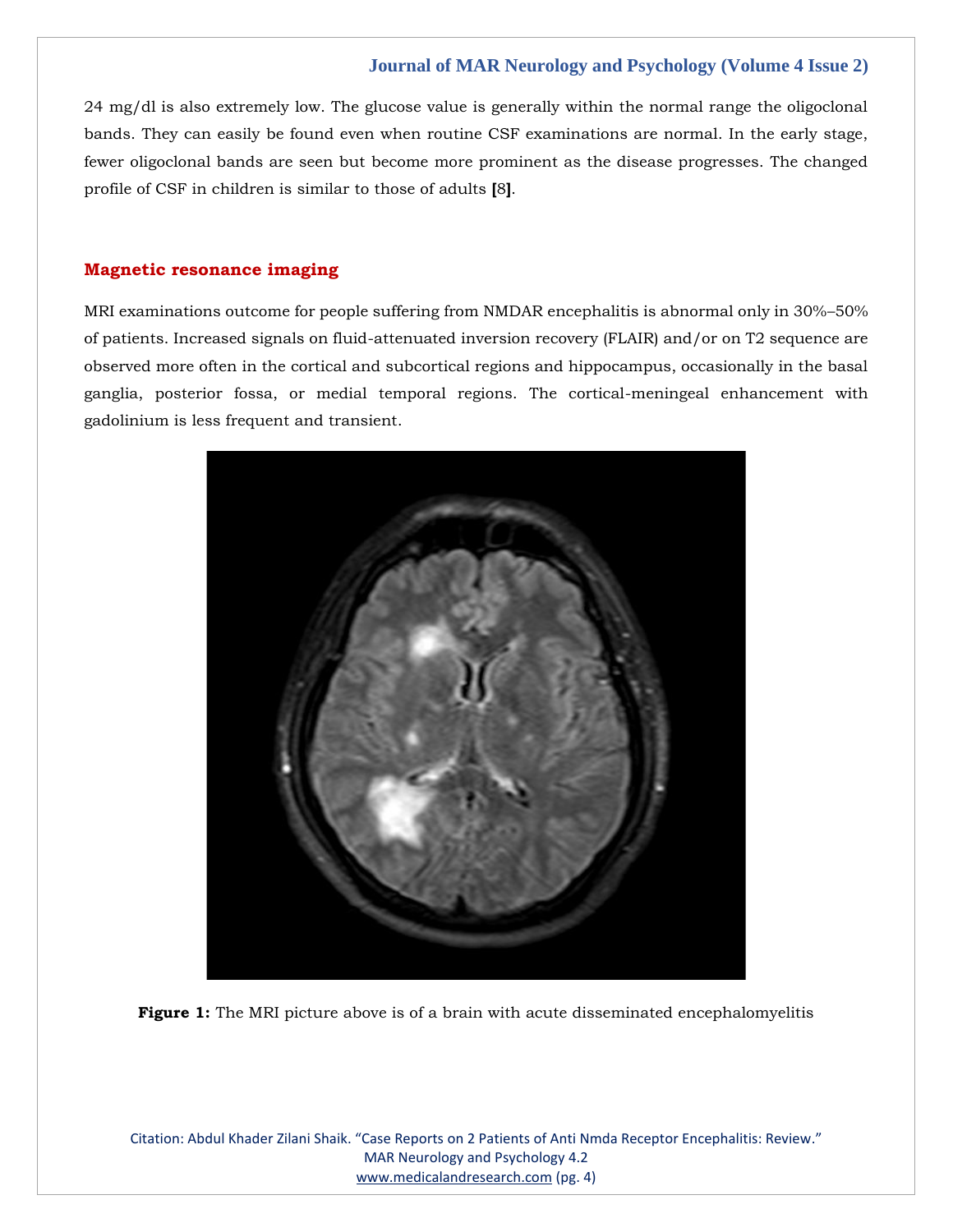Most of the defects in MRI manifestations are often mild, transient, and nonspecific Multifocal or extensive demyelinating changes are also found, which suggests that anti-NMDAR encephalitis patients may develop episodes of demyelinating disorders simultaneously or separately. Despite normal manifestations in routine MRI, extensive alterations of white matter integrity and substantial changes of functional connectivity are visible in patients with anti-NMDAR encephalitis using diffusion tensor imaging and functional MRI **[**9**]**. The changes of white matter are most frequently observed in the cingulum and these changes are correlated with disease severity.

#### **Electroencephalogram**

90% or even more patients with anti-NMDAR encephalitis have an abnormal EEG. Patients develop serious EEG abnormalities manifested by focal or generalized weak activity with or without epileptic discharges. Extreme delta brush was regarded as a unique electrographic pattern for people suffering from anti-NMDAR encephalitis **[**10**]**. It was characterized by generalized rhythmic delta activity at 1–3 Hz with superimposed rhythmic 20–30 Hz beta frequency activity. This history was previously described in 30% of 23 adult patients undergoing continuous EEG monitoring **[**11**]**. The delta brush was related to a more prolonged course and should raise consideration of anti-NMDAR encephalitis **[**12**]**. The EEG abnormities are often subclinical, while some movement disorders suggestive of seizures have no EEG correlation. EEG helped distinguish between seizures and movement disorders. The picture below shows a case of extreme delta brush of a patient with NMDA receptor encephalitis**[**13**]**.



**Figure 2**

Citation: Abdul Khader Zilani Shaik. "Case Reports on 2 Patients of Anti Nmda Receptor Encephalitis: Review." MAR Neurology and Psychology 4.2 [www.medicalandresearch.com](http://www.medicalandresearch.com/) (pg. 5)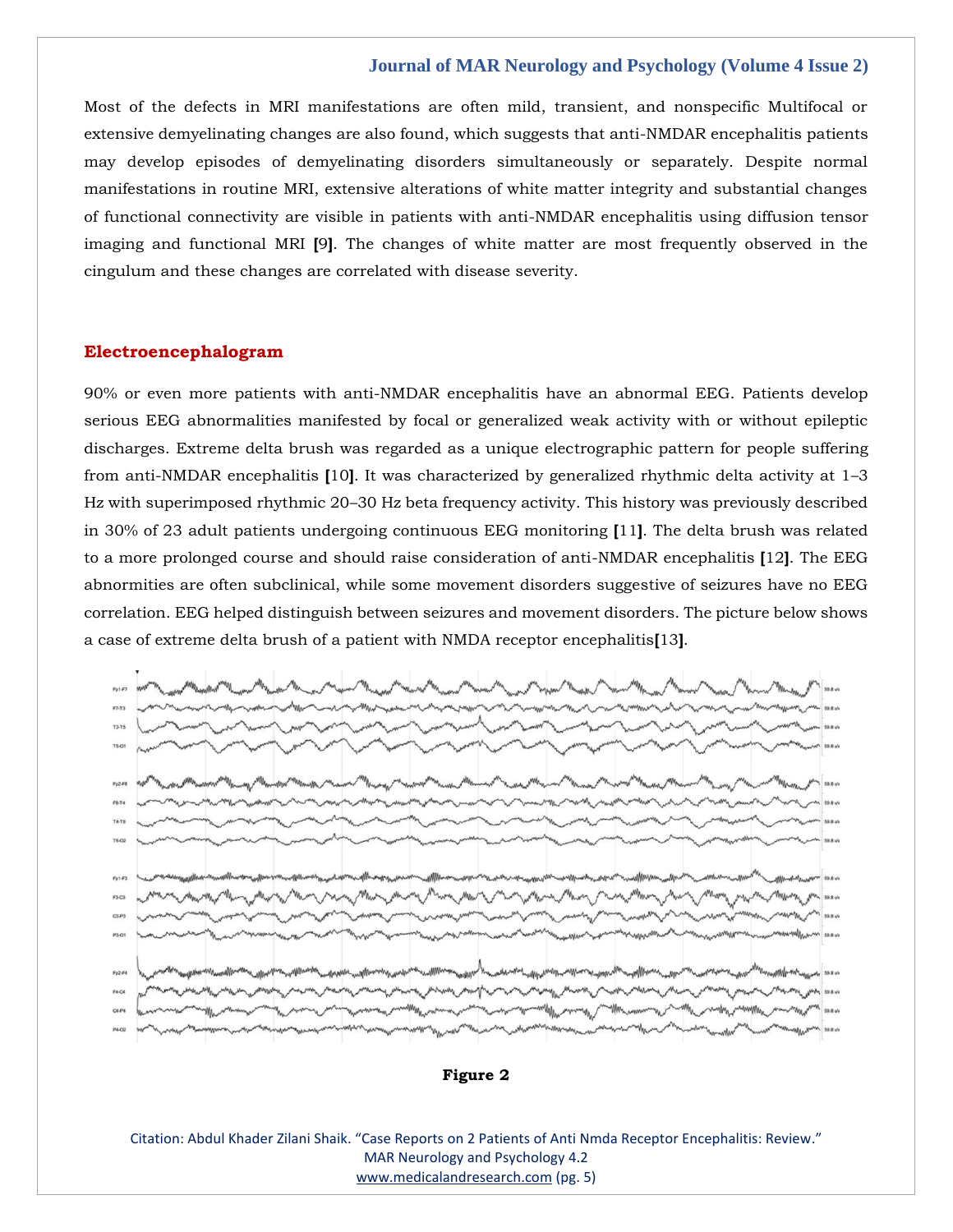## **Conclusion**

It has been suggested that the central hypoventilation condition, which is observed in patients with anti-NMDA receptor encephalitis, may be due to the disruption of Ponto-medullary respiratory reflexes, which occurs as an NMDA receptor blockade. The fact that the NMDA receptor is expressed in hippocampal, cortical and cerebellar neurons, in addition to glial cells such as oligodendrocytes and astrocytes, in varying concentrations and subunit composition may be of further pathophysiological relevance to the clinical manifestation and time course of the disease The expression changes under new pathophysiological conditions, such as ischemia. A typical trait of anti-NMDA receptor encephalitis may be explained by the increased expression of the NMDA receptor in hippocampal neurons.

Patients suspected of suffering from anti-NMDA receptor encephalitis are checked for the presence of tumors. This is done with imaging of the chest, abdomen, and pelvis. Women should also get an ultrasound of the ovaries while men receive an ultrasound of the testes. People with anti-NMDA receptor encephalitis should be checked periodically for the presence of a tumor. Many times people with anti-NMDA receptor encephalitis have been found not to have tumors. This may be because the tumor is too minute to be detected with imaging techniques, or because it has been eradicated by the defense system.

It has been demonstrated that the titer of NMDA receptor antibodies correlates with clinical outcome and that high antibody titers are more common in patients with poor outcomes or tumors in the present cases, the highest antibody titer was found in a patient with mystic teratoma who failed to be analyzed by ultrasound, CT, MRI, and PET. High antibody titers may be a sign of an underlying tumor, more so if there is no reduction following immunosuppressive treatment.

NMDA receptor antibodies are part of the overall protein mix measured in the CSF or serum. Fewer antibody titers may therefore correlate with an overall cutback in protein concentration. This is of importance for patients with anti-NMDA receptor encephalitis. Significantly decrease in the protein mix in serum and this may be avoided by calculating the antibody/protein ratio as opposed to the antibody titers alone. This also shows the significance of follow-up CSF analysis as a marker for disease actions, and forecast during this disease.

In patients with a new and not chronic onset of neuropsychiatric symptoms, the differential diagnosis of anti-NMDA receptor encephalitis should be considered and CSF analysis may aid the detection of anti-NMDA receptor antibodies. Although multistage clinical presentation is a standing out feature of the disease, the severity of symptoms is not fixed. Cranial MRI is usually paramount for differential diagnosis; however, in anti-NMDA receptor encephalitis outcomes are not certain. Depending on the signs, other diagnoses may be excluded if anti-NMDA receptor encephalitis is positive, an intensive search for tumors, more so teratomas, is needed. Immunosuppressive treatment is required

Citation: Abdul Khader Zilani Shaik. "Case Reports on 2 Patients of Anti Nmda Receptor Encephalitis: Review." MAR Neurology and Psychology 4.2 [www.medicalandresearch.com](http://www.medicalandresearch.com/) (pg. 6)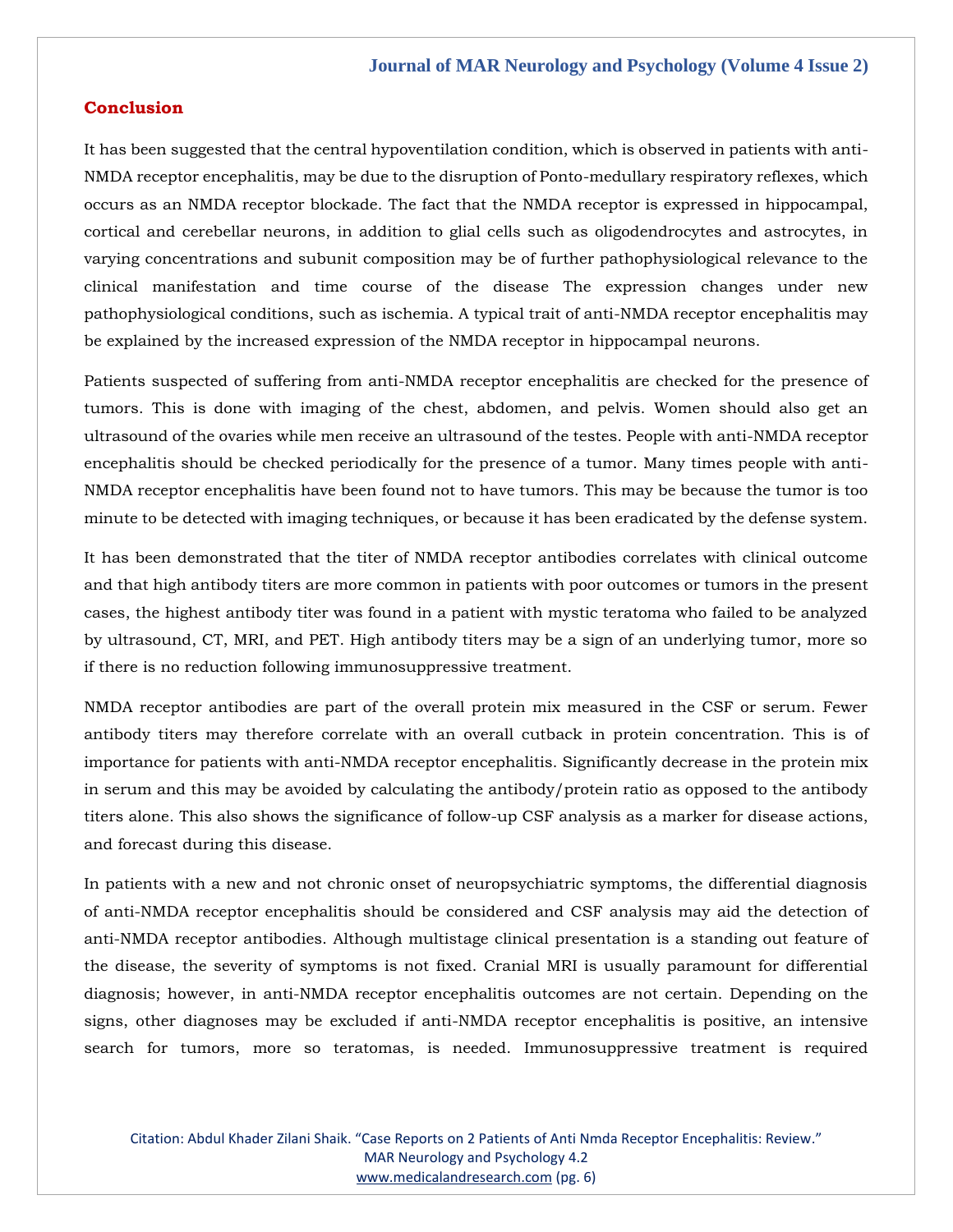immediately, as a good clinical outcome is associated with early therapy for reducing anti-NMDA receptor antibody mix.

#### **References**

**[**1**]** [Pruss H, Dalmau J, Harms L, Höltje M, Ahnert-Hilger G, Borowski K, Stoecker W, Wandinger KP.](https://www.google.com/search?q=Retrospective+analysis+of+NMDA+receptor+antibodies+in+encephalitis+of+unknown+origin&oq=Retrospective+analysis+of+NMDA+receptor+antibodies+in+encephalitis+of+unknown+origin&aqs=chrome..69i57.370j0j7&sourceid=chrome&ie=UTF-8)  [Retrospective analysis of NMDA receptor antibodies in encephalitis of unknown origin. Neurology. 2010;](https://www.google.com/search?q=Retrospective+analysis+of+NMDA+receptor+antibodies+in+encephalitis+of+unknown+origin&oq=Retrospective+analysis+of+NMDA+receptor+antibodies+in+encephalitis+of+unknown+origin&aqs=chrome..69i57.370j0j7&sourceid=chrome&ie=UTF-8)  [75: 1735](https://www.google.com/search?q=Retrospective+analysis+of+NMDA+receptor+antibodies+in+encephalitis+of+unknown+origin&oq=Retrospective+analysis+of+NMDA+receptor+antibodies+in+encephalitis+of+unknown+origin&aqs=chrome..69i57.370j0j7&sourceid=chrome&ie=UTF-8)–9.

**[**2**]** [Titulaer MJ, McCracken L, Gabilondo I, Armangué T, Glaser C, Iizuka T, Honig LS, Benseler SM,](https://www.google.com/search?q=Treatment+and+prognostic+factors+for+long-term+outcome+in+patients+with+anti-NMDA+receptor+encephalitis%3A+An+observational+cohort+study&sxsrf=APq-WBubEmn4xTZObeM-BPWRtbTf9TZF8A%3A1643794167814&ei=9076YdiMMYWhseMPs8-Y-AI&ved=0ahUKEwiY5NK72uD1AhWFUGwGHbMnBi8Q4dUDCA4&uact=5&oq=Treatment+and+prognostic+factors+for+long-term+outcome+in+patients+with+anti-NMDA+receptor+encephalitis%3A+An+observational+cohort+study&gs_lcp=Cgdnd3Mtd2l6EAMyBwgjEOoCECcyBwgjEOoCECcyBwgjEOoCECcyBwgjEOoCECcyBwgjEOoCECcyBwgjEOoCECcyBwgjEOoCECcyBwgjEOoCECcyBwgjEOoCECcyBwgjEOoCECdKBAhBGABKBAhGGABQlwZYlwZg2whoAXAAeACAAQCIAQCSAQCYAQCgAQGgAQKwAQrAAQE&sclient=gws-wiz)  [Kawachi I, Martinez-Hernandez E, et al. Treatment and prognostic factors for long-term outcome in](https://www.google.com/search?q=Treatment+and+prognostic+factors+for+long-term+outcome+in+patients+with+anti-NMDA+receptor+encephalitis%3A+An+observational+cohort+study&sxsrf=APq-WBubEmn4xTZObeM-BPWRtbTf9TZF8A%3A1643794167814&ei=9076YdiMMYWhseMPs8-Y-AI&ved=0ahUKEwiY5NK72uD1AhWFUGwGHbMnBi8Q4dUDCA4&uact=5&oq=Treatment+and+prognostic+factors+for+long-term+outcome+in+patients+with+anti-NMDA+receptor+encephalitis%3A+An+observational+cohort+study&gs_lcp=Cgdnd3Mtd2l6EAMyBwgjEOoCECcyBwgjEOoCECcyBwgjEOoCECcyBwgjEOoCECcyBwgjEOoCECcyBwgjEOoCECcyBwgjEOoCECcyBwgjEOoCECcyBwgjEOoCECcyBwgjEOoCECdKBAhBGABKBAhGGABQlwZYlwZg2whoAXAAeACAAQCIAQCSAQCYAQCgAQGgAQKwAQrAAQE&sclient=gws-wiz)  [patients with anti-NMDA receptor encephalitis: An observational cohort study. Lancet Neurol. 2013; 12:](https://www.google.com/search?q=Treatment+and+prognostic+factors+for+long-term+outcome+in+patients+with+anti-NMDA+receptor+encephalitis%3A+An+observational+cohort+study&sxsrf=APq-WBubEmn4xTZObeM-BPWRtbTf9TZF8A%3A1643794167814&ei=9076YdiMMYWhseMPs8-Y-AI&ved=0ahUKEwiY5NK72uD1AhWFUGwGHbMnBi8Q4dUDCA4&uact=5&oq=Treatment+and+prognostic+factors+for+long-term+outcome+in+patients+with+anti-NMDA+receptor+encephalitis%3A+An+observational+cohort+study&gs_lcp=Cgdnd3Mtd2l6EAMyBwgjEOoCECcyBwgjEOoCECcyBwgjEOoCECcyBwgjEOoCECcyBwgjEOoCECcyBwgjEOoCECcyBwgjEOoCECcyBwgjEOoCECcyBwgjEOoCECcyBwgjEOoCECdKBAhBGABKBAhGGABQlwZYlwZg2whoAXAAeACAAQCIAQCSAQCYAQCgAQGgAQKwAQrAAQE&sclient=gws-wiz)  157–[165.](https://www.google.com/search?q=Treatment+and+prognostic+factors+for+long-term+outcome+in+patients+with+anti-NMDA+receptor+encephalitis%3A+An+observational+cohort+study&sxsrf=APq-WBubEmn4xTZObeM-BPWRtbTf9TZF8A%3A1643794167814&ei=9076YdiMMYWhseMPs8-Y-AI&ved=0ahUKEwiY5NK72uD1AhWFUGwGHbMnBi8Q4dUDCA4&uact=5&oq=Treatment+and+prognostic+factors+for+long-term+outcome+in+patients+with+anti-NMDA+receptor+encephalitis%3A+An+observational+cohort+study&gs_lcp=Cgdnd3Mtd2l6EAMyBwgjEOoCECcyBwgjEOoCECcyBwgjEOoCECcyBwgjEOoCECcyBwgjEOoCECcyBwgjEOoCECcyBwgjEOoCECcyBwgjEOoCECcyBwgjEOoCECcyBwgjEOoCECdKBAhBGABKBAhGGABQlwZYlwZg2whoAXAAeACAAQCIAQCSAQCYAQCgAQGgAQKwAQrAAQE&sclient=gws-wiz)

**[**3**]** [Pruss H, Dalmau J, Harms L, Höltje M, Ahnert-Hilger G, Borowski K, Stoecker W, Wandinger KP.](https://www.google.com/search?q=Retrospective+analysis+of+NMDA+receptor+antibodies+in+encephalitis+of+unknown+origin&sxsrf=APq-WBt0xTsxKVvD_sWqQZ9SAILcz09YbA%3A1643794194664&ei=Ek_6YfndJ-OTseMPoIiv4A4&ved=0ahUKEwj5rrnI2uD1AhXjSWwGHSDEC-wQ4dUDCA4&uact=5&oq=Retrospective+analysis+of+NMDA+receptor+antibodies+in+encephalitis+of+unknown+origin&gs_lcp=Cgdnd3Mtd2l6EAMyBwgjEOoCECcyBwgjEOoCECcyBwgjEOoCECcyBwgjEOoCECcyBwgjEOoCECcyBwgjEOoCECcyBwgjEOoCECcyBwgjEOoCECcyBwgjEOoCECcyBwgjEOoCECdKBAhBGABKBAhGGABQ5wVY5wVg5gdoAXACeACAAQCIAQCSAQCYAQCgAQGgAQKwAQrAAQE&sclient=gws-wiz)  [Retrospective analysis of NMDA receptor antibodies in encephalitis of unknown origin. Neurology. 2010;](https://www.google.com/search?q=Retrospective+analysis+of+NMDA+receptor+antibodies+in+encephalitis+of+unknown+origin&sxsrf=APq-WBt0xTsxKVvD_sWqQZ9SAILcz09YbA%3A1643794194664&ei=Ek_6YfndJ-OTseMPoIiv4A4&ved=0ahUKEwj5rrnI2uD1AhXjSWwGHSDEC-wQ4dUDCA4&uact=5&oq=Retrospective+analysis+of+NMDA+receptor+antibodies+in+encephalitis+of+unknown+origin&gs_lcp=Cgdnd3Mtd2l6EAMyBwgjEOoCECcyBwgjEOoCECcyBwgjEOoCECcyBwgjEOoCECcyBwgjEOoCECcyBwgjEOoCECcyBwgjEOoCECcyBwgjEOoCECcyBwgjEOoCECcyBwgjEOoCECdKBAhBGABKBAhGGABQ5wVY5wVg5gdoAXACeACAAQCIAQCSAQCYAQCgAQGgAQKwAQrAAQE&sclient=gws-wiz)  [75: 1735](https://www.google.com/search?q=Retrospective+analysis+of+NMDA+receptor+antibodies+in+encephalitis+of+unknown+origin&sxsrf=APq-WBt0xTsxKVvD_sWqQZ9SAILcz09YbA%3A1643794194664&ei=Ek_6YfndJ-OTseMPoIiv4A4&ved=0ahUKEwj5rrnI2uD1AhXjSWwGHSDEC-wQ4dUDCA4&uact=5&oq=Retrospective+analysis+of+NMDA+receptor+antibodies+in+encephalitis+of+unknown+origin&gs_lcp=Cgdnd3Mtd2l6EAMyBwgjEOoCECcyBwgjEOoCECcyBwgjEOoCECcyBwgjEOoCECcyBwgjEOoCECcyBwgjEOoCECcyBwgjEOoCECcyBwgjEOoCECcyBwgjEOoCECcyBwgjEOoCECdKBAhBGABKBAhGGABQ5wVY5wVg5gdoAXACeACAAQCIAQCSAQCYAQCgAQGgAQKwAQrAAQE&sclient=gws-wiz)–9.

**[**4**]** [Ances BM, Vitaliani R, Taylor RA, Liebeskind DS, Voloschin A, Houghton DJ, Galetta SL, Dichter M,](https://www.google.com/search?q=Treatment-responsive+limbic+encephalitis+identified+by+neuropil+antibodies%3A+MRI+and+PET+correlates&sxsrf=APq-WBubEmn4xTZObeM-BPWRtbTf9TZF8A%3A1643794167814&ei=9076YdiMMYWhseMPs8-Y-AI&ved=0ahUKEwiY5NK72uD1AhWFUGwGHbMnBi8Q4dUDCA4&uact=5&oq=Treatment-responsive+limbic+encephalitis+identified+by+neuropil+antibodies%3A+MRI+and+PET+correlates&gs_lcp=Cgdnd3Mtd2l6EAMyBAgAEB46BwgjEOoCECdKBAhBGABKBAhGGABQwwVYwwVg7wdoAXAAeACAAdwBiAHcAZIBAzItMZgBAKABAaABArABCsABAQ&sclient=gws-wiz)  [Alavi A, Rosenfeld MR, Dalmau J. Treatment-responsive limbic encephalitis identified by neuropil](https://www.google.com/search?q=Treatment-responsive+limbic+encephalitis+identified+by+neuropil+antibodies%3A+MRI+and+PET+correlates&sxsrf=APq-WBubEmn4xTZObeM-BPWRtbTf9TZF8A%3A1643794167814&ei=9076YdiMMYWhseMPs8-Y-AI&ved=0ahUKEwiY5NK72uD1AhWFUGwGHbMnBi8Q4dUDCA4&uact=5&oq=Treatment-responsive+limbic+encephalitis+identified+by+neuropil+antibodies%3A+MRI+and+PET+correlates&gs_lcp=Cgdnd3Mtd2l6EAMyBAgAEB46BwgjEOoCECdKBAhBGABKBAhGGABQwwVYwwVg7wdoAXAAeACAAdwBiAHcAZIBAzItMZgBAKABAaABArABCsABAQ&sclient=gws-wiz)  [antibodies: MRI and PET correlates. Brain. 2005; 128: 1764](https://www.google.com/search?q=Treatment-responsive+limbic+encephalitis+identified+by+neuropil+antibodies%3A+MRI+and+PET+correlates&sxsrf=APq-WBubEmn4xTZObeM-BPWRtbTf9TZF8A%3A1643794167814&ei=9076YdiMMYWhseMPs8-Y-AI&ved=0ahUKEwiY5NK72uD1AhWFUGwGHbMnBi8Q4dUDCA4&uact=5&oq=Treatment-responsive+limbic+encephalitis+identified+by+neuropil+antibodies%3A+MRI+and+PET+correlates&gs_lcp=Cgdnd3Mtd2l6EAMyBAgAEB46BwgjEOoCECdKBAhBGABKBAhGGABQwwVYwwVg7wdoAXAAeACAAdwBiAHcAZIBAzItMZgBAKABAaABArABCsABAQ&sclient=gws-wiz)–1777

**[**5**]** [Poloni, C. Korff, V. Ricotti, M. King, E. Perez, C. Mayor-Dubois, et al. Severe childhood](https://www.google.com/search?q=Severe+childhood+encephalopathy+with+dyskinesia+and+prolonged+cognitive+disturbances%3A+evidence+for+anti-N-methyl-d-aspartate+receptor+encephalitis+Developmental+Medicine+and+Child+Neurology&sxsrf=APq-WBt2mecbxi3G5JuVUa_pdpcFZegjZw%3A1643794232983&ei=OE_6YdCoO7GhseMP3ten2AI&ved=0ahUKEwjQpNza2uD1AhWxUGwGHd7rCSsQ4dUDCA4&uact=5&oq=Severe+childhood+encephalopathy+with+dyskinesia+and+prolonged+cognitive+disturbances%3A+evidence+for+anti-N-methyl-d-aspartate+receptor+encephalitis+Developmental+Medicine+and+Child+Neurology&gs_lcp=Cgdnd3Mtd2l6EAMyBwgjEOoCECcyBwgjEOoCECcyBwgjEOoCECcyBwgjEOoCECcyBwgjEOoCECcyBwgjEOoCECcyBwgjEOoCECcyBwgjEOoCECcyBwgjEOoCECcyBwgjEOoCECdKBAhBGABKBAhGGABQsQVYsQVg4AdoAXAAeACAAQCIAQCSAQCYAQCgAQGgAQKwAQrAAQE&sclient=gws-wiz)  [encephalopathy with dyskinesia and prolonged cognitive disturbances: evidence for anti-N-methyl-d](https://www.google.com/search?q=Severe+childhood+encephalopathy+with+dyskinesia+and+prolonged+cognitive+disturbances%3A+evidence+for+anti-N-methyl-d-aspartate+receptor+encephalitis+Developmental+Medicine+and+Child+Neurology&sxsrf=APq-WBt2mecbxi3G5JuVUa_pdpcFZegjZw%3A1643794232983&ei=OE_6YdCoO7GhseMP3ten2AI&ved=0ahUKEwjQpNza2uD1AhWxUGwGHd7rCSsQ4dUDCA4&uact=5&oq=Severe+childhood+encephalopathy+with+dyskinesia+and+prolonged+cognitive+disturbances%3A+evidence+for+anti-N-methyl-d-aspartate+receptor+encephalitis+Developmental+Medicine+and+Child+Neurology&gs_lcp=Cgdnd3Mtd2l6EAMyBwgjEOoCECcyBwgjEOoCECcyBwgjEOoCECcyBwgjEOoCECcyBwgjEOoCECcyBwgjEOoCECcyBwgjEOoCECcyBwgjEOoCECcyBwgjEOoCECcyBwgjEOoCECdKBAhBGABKBAhGGABQsQVYsQVg4AdoAXAAeACAAQCIAQCSAQCYAQCgAQGgAQKwAQrAAQE&sclient=gws-wiz)[aspartate receptor encephalitis Developmental Medicine and Child Neurology, 52 \(2010\), pp. e78-e82](https://www.google.com/search?q=Severe+childhood+encephalopathy+with+dyskinesia+and+prolonged+cognitive+disturbances%3A+evidence+for+anti-N-methyl-d-aspartate+receptor+encephalitis+Developmental+Medicine+and+Child+Neurology&sxsrf=APq-WBt2mecbxi3G5JuVUa_pdpcFZegjZw%3A1643794232983&ei=OE_6YdCoO7GhseMP3ten2AI&ved=0ahUKEwjQpNza2uD1AhWxUGwGHd7rCSsQ4dUDCA4&uact=5&oq=Severe+childhood+encephalopathy+with+dyskinesia+and+prolonged+cognitive+disturbances%3A+evidence+for+anti-N-methyl-d-aspartate+receptor+encephalitis+Developmental+Medicine+and+Child+Neurology&gs_lcp=Cgdnd3Mtd2l6EAMyBwgjEOoCECcyBwgjEOoCECcyBwgjEOoCECcyBwgjEOoCECcyBwgjEOoCECcyBwgjEOoCECcyBwgjEOoCECcyBwgjEOoCECcyBwgjEOoCECcyBwgjEOoCECdKBAhBGABKBAhGGABQsQVYsQVg4AdoAXAAeACAAQCIAQCSAQCYAQCgAQGgAQKwAQrAAQE&sclient=gws-wiz)

**[**6**]** [B. Mohr, S. Minoshima F-18 fluorodeoxyglucose PET/CT findings in a case of anti-NMDA receptor](https://www.google.com/search?q=Minoshima+F-18+fluorodeoxyglucose+PET%2FCT+findings+in+a+case+of+anti-NMDA+receptor+encephalitis+Clinical+Nuclear+Medicine&sxsrf=APq-WBut-qNh_5dez9sY7t-DVeJwsudqBg%3A1643794265259&ei=WU_6YZaYD4qTseMPw-2R2A4&ved=0ahUKEwjWqI7q2uD1AhWKSWwGHcN2BOsQ4dUDCA4&uact=5&oq=Minoshima+F-18+fluorodeoxyglucose+PET%2FCT+findings+in+a+case+of+anti-NMDA+receptor+encephalitis+Clinical+Nuclear+Medicine&gs_lcp=Cgdnd3Mtd2l6EAMyBwgjEOoCECcyBwgjEOoCECcyBwgjEOoCECcyBwgjEOoCECcyBwgjEOoCECcyBwgjEOoCECcyBwgjEOoCECcyBwgjEOoCECcyBwgjEOoCECcyBwgjEOoCECdKBAhBGABKBAhGGABQ9gRY9gRguwdoAXAAeACAAQCIAQCSAQCYAQCgAQGgAQKwAQrAAQE&sclient=gws-wiz)  [encephalitis Clinical Nuclear Medicine, 35 \(2010\), pp. 461-463](https://www.google.com/search?q=Minoshima+F-18+fluorodeoxyglucose+PET%2FCT+findings+in+a+case+of+anti-NMDA+receptor+encephalitis+Clinical+Nuclear+Medicine&sxsrf=APq-WBut-qNh_5dez9sY7t-DVeJwsudqBg%3A1643794265259&ei=WU_6YZaYD4qTseMPw-2R2A4&ved=0ahUKEwjWqI7q2uD1AhWKSWwGHcN2BOsQ4dUDCA4&uact=5&oq=Minoshima+F-18+fluorodeoxyglucose+PET%2FCT+findings+in+a+case+of+anti-NMDA+receptor+encephalitis+Clinical+Nuclear+Medicine&gs_lcp=Cgdnd3Mtd2l6EAMyBwgjEOoCECcyBwgjEOoCECcyBwgjEOoCECcyBwgjEOoCECcyBwgjEOoCECcyBwgjEOoCECcyBwgjEOoCECcyBwgjEOoCECcyBwgjEOoCECcyBwgjEOoCECdKBAhBGABKBAhGGABQ9gRY9gRguwdoAXAAeACAAQCIAQCSAQCYAQCgAQGgAQKwAQrAAQE&sclient=gws-wiz)

**[**7**]** [Ochoa-Figueroa MA, Cárdenas-Negro C, Allende-Riera A, Uña-Gorospe J, Cabello García D, et al.](https://www.google.com/search?q=%282012%29+Changes+in+cerebral+metabolism+detected+by+%2818%29F-FDG+PET-CT+in+a+case+of+anti-NMDA+receptor+encephalitis&sxsrf=APq-WBuZbbMoNYZieZUk1m1k2hU3r3Egpg%3A1643794286183&ei=bk_6Yb25CoqcseMP8s-niAo&ved=0ahUKEwi9qIv02uD1AhUKTmwGHfLnCaEQ4dUDCA4&uact=5&oq=%282012%29+Changes+in+cerebral+metabolism+detected+by+%2818%29F-FDG+PET-CT+in+a+case+of+anti-NMDA+receptor+encephalitis&gs_lcp=Cgdnd3Mtd2l6EAMyBwgjEOoCECcyBwgjEOoCECcyBwgjEOoCECcyBwgjEOoCECcyBwgjEOoCECcyBwgjEOoCECcyBwgjEOoCECcyBwgjEOoCECcyBwgjEOoCECcyBwgjEOoCECdKBAhBGABKBAhGGABQigVYigVgjgdoAXAAeACAAQCIAQCSAQCYAQCgAQGgAQKwAQrAAQE&sclient=gws-wiz)  [\(2012\) Changes in cerebral metabolism detected by \(18\)F-FDG PET-CT in a case of anti-NMDA receptor](https://www.google.com/search?q=%282012%29+Changes+in+cerebral+metabolism+detected+by+%2818%29F-FDG+PET-CT+in+a+case+of+anti-NMDA+receptor+encephalitis&sxsrf=APq-WBuZbbMoNYZieZUk1m1k2hU3r3Egpg%3A1643794286183&ei=bk_6Yb25CoqcseMP8s-niAo&ved=0ahUKEwi9qIv02uD1AhUKTmwGHfLnCaEQ4dUDCA4&uact=5&oq=%282012%29+Changes+in+cerebral+metabolism+detected+by+%2818%29F-FDG+PET-CT+in+a+case+of+anti-NMDA+receptor+encephalitis&gs_lcp=Cgdnd3Mtd2l6EAMyBwgjEOoCECcyBwgjEOoCECcyBwgjEOoCECcyBwgjEOoCECcyBwgjEOoCECcyBwgjEOoCECcyBwgjEOoCECcyBwgjEOoCECcyBwgjEOoCECcyBwgjEOoCECdKBAhBGABKBAhGGABQigVYigVgjgdoAXAAeACAAQCIAQCSAQCYAQCgAQGgAQKwAQrAAQE&sclient=gws-wiz)  [encephalitis. Rev Esp Med Nucl](https://www.google.com/search?q=%282012%29+Changes+in+cerebral+metabolism+detected+by+%2818%29F-FDG+PET-CT+in+a+case+of+anti-NMDA+receptor+encephalitis&sxsrf=APq-WBuZbbMoNYZieZUk1m1k2hU3r3Egpg%3A1643794286183&ei=bk_6Yb25CoqcseMP8s-niAo&ved=0ahUKEwi9qIv02uD1AhUKTmwGHfLnCaEQ4dUDCA4&uact=5&oq=%282012%29+Changes+in+cerebral+metabolism+detected+by+%2818%29F-FDG+PET-CT+in+a+case+of+anti-NMDA+receptor+encephalitis&gs_lcp=Cgdnd3Mtd2l6EAMyBwgjEOoCECcyBwgjEOoCECcyBwgjEOoCECcyBwgjEOoCECcyBwgjEOoCECcyBwgjEOoCECcyBwgjEOoCECcyBwgjEOoCECcyBwgjEOoCECcyBwgjEOoCECdKBAhBGABKBAhGGABQigVYigVgjgdoAXAAeACAAQCIAQCSAQCYAQCgAQGgAQKwAQrAAQE&sclient=gws-wiz)

**[**8**]** [Gold M, Pul R, Bach JP, Stangel M, Dodel R. Pathogenic and physiological autoantibodies in the](https://www.google.com/search?q=Pathogenic+and+physiological+autoantibodies+in+the+central+nervous+system&sxsrf=APq-WBvoxqLA6jozVuj7LxxEC48XcyQXwg%3A1643794307277&ei=g0_6YefND8SfseMPwMiGgAs&ved=0ahUKEwinm5L-2uD1AhXET2wGHUCkAbAQ4dUDCA4&uact=5&oq=Pathogenic+and+physiological+autoantibodies+in+the+central+nervous+system&gs_lcp=Cgdnd3Mtd2l6EAM6BwgjEOoCECdKBAhBGABKBAhGGABQmwdYmwdgoQloAXACeACAAdsBiAHbAZIBAzItMZgBAKABAaABArABCsABAQ&sclient=gws-wiz)  [central nervous system. Immunol Rev. 2012; 248: 68](https://www.google.com/search?q=Pathogenic+and+physiological+autoantibodies+in+the+central+nervous+system&sxsrf=APq-WBvoxqLA6jozVuj7LxxEC48XcyQXwg%3A1643794307277&ei=g0_6YefND8SfseMPwMiGgAs&ved=0ahUKEwinm5L-2uD1AhXET2wGHUCkAbAQ4dUDCA4&uact=5&oq=Pathogenic+and+physiological+autoantibodies+in+the+central+nervous+system&gs_lcp=Cgdnd3Mtd2l6EAM6BwgjEOoCECdKBAhBGABKBAhGGABQmwdYmwdgoQloAXACeACAAdsBiAHbAZIBAzItMZgBAKABAaABArABCsABAQ&sclient=gws-wiz)–86.

**[**9**]** [Chapman MR, Vause HE \(2011\) Anti-NMDA receptor encephalitis: diagnosis, psychiatric](https://www.google.com/search?q=Anti-NMDA+receptor+encephalitis%3A+diagnosis%2C+psychiatric+presentation%2C+and+treatment&sxsrf=APq-WBuhERit3kFdKU8fgmhOjJoJxogozA%3A1643794327960&ei=l0_6Ycb0Ob6RseMPzZaJgA4&ved=0ahUKEwiGnIGI2-D1AhW-SGwGHU1LAuAQ4dUDCA4&uact=5&oq=Anti-NMDA+receptor+encephalitis%3A+diagnosis%2C+psychiatric+presentation%2C+and+treatment&gs_lcp=Cgdnd3Mtd2l6EAMyBQgAEIAEOgcIIxDqAhAnSgQIQRgASgQIRhgAUO4FWO4FYPEHaAFwAHgAgAHbAYgB2wGSAQMyLTGYAQCgAQGgAQKwAQrAAQE&sclient=gws-wiz)  [presentation, and treatment. Am J Psychiatry 168: 245-251.](https://www.google.com/search?q=Anti-NMDA+receptor+encephalitis%3A+diagnosis%2C+psychiatric+presentation%2C+and+treatment&sxsrf=APq-WBuhERit3kFdKU8fgmhOjJoJxogozA%3A1643794327960&ei=l0_6Ycb0Ob6RseMPzZaJgA4&ved=0ahUKEwiGnIGI2-D1AhW-SGwGHU1LAuAQ4dUDCA4&uact=5&oq=Anti-NMDA+receptor+encephalitis%3A+diagnosis%2C+psychiatric+presentation%2C+and+treatment&gs_lcp=Cgdnd3Mtd2l6EAMyBQgAEIAEOgcIIxDqAhAnSgQIQRgASgQIRhgAUO4FWO4FYPEHaAFwAHgAgAHbAYgB2wGSAQMyLTGYAQCgAQGgAQKwAQrAAQE&sclient=gws-wiz)

**[**10**]** [Titulaer MJ, McCracken L, Gabilondo I, Armangué T, Glaser C, Iizuka T, Honig LS, Benseler SM,](https://www.google.com/search?q=Treatment+and+prognostic+factors+for+long-term+outcome+in+patients+with+anti-NMDA+receptor+encephalitis%3A+An+observational+cohort+study&sxsrf=APq-WBuUU8eHsmeTnpBBX0U0OhO4Q7NFng%3A1643794347867&ei=q0_6YbCoNJ2VseMP3valmAU&ved=0ahUKEwjwqcCR2-D1AhWdSmwGHV57CVMQ4dUDCA4&uact=5&oq=Treatment+and+prognostic+factors+for+long-term+outcome+in+patients+with+anti-NMDA+receptor+encephalitis%3A+An+observational+cohort+study&gs_lcp=Cgdnd3Mtd2l6EAMyBwgjEOoCECcyBwgjEOoCECcyBwgjEOoCECcyBwgjEOoCECcyBwgjEOoCECcyBwgjEOoCECcyBwgjEOoCECcyBwgjEOoCECcyBwgjEOoCECcyBwgjEOoCECdKBAhBGABKBAhGGABQ0AVY0AVggghoAXACeACAAQCIAQCSAQCYAQCgAQGgAQKwAQrAAQE&sclient=gws-wiz)  [Kawachi I, Martinez-Hernandez E, et al. Treatment and prognostic factors for long-term outcome in](https://www.google.com/search?q=Treatment+and+prognostic+factors+for+long-term+outcome+in+patients+with+anti-NMDA+receptor+encephalitis%3A+An+observational+cohort+study&sxsrf=APq-WBuUU8eHsmeTnpBBX0U0OhO4Q7NFng%3A1643794347867&ei=q0_6YbCoNJ2VseMP3valmAU&ved=0ahUKEwjwqcCR2-D1AhWdSmwGHV57CVMQ4dUDCA4&uact=5&oq=Treatment+and+prognostic+factors+for+long-term+outcome+in+patients+with+anti-NMDA+receptor+encephalitis%3A+An+observational+cohort+study&gs_lcp=Cgdnd3Mtd2l6EAMyBwgjEOoCECcyBwgjEOoCECcyBwgjEOoCECcyBwgjEOoCECcyBwgjEOoCECcyBwgjEOoCECcyBwgjEOoCECcyBwgjEOoCECcyBwgjEOoCECcyBwgjEOoCECdKBAhBGABKBAhGGABQ0AVY0AVggghoAXACeACAAQCIAQCSAQCYAQCgAQGgAQKwAQrAAQE&sclient=gws-wiz)